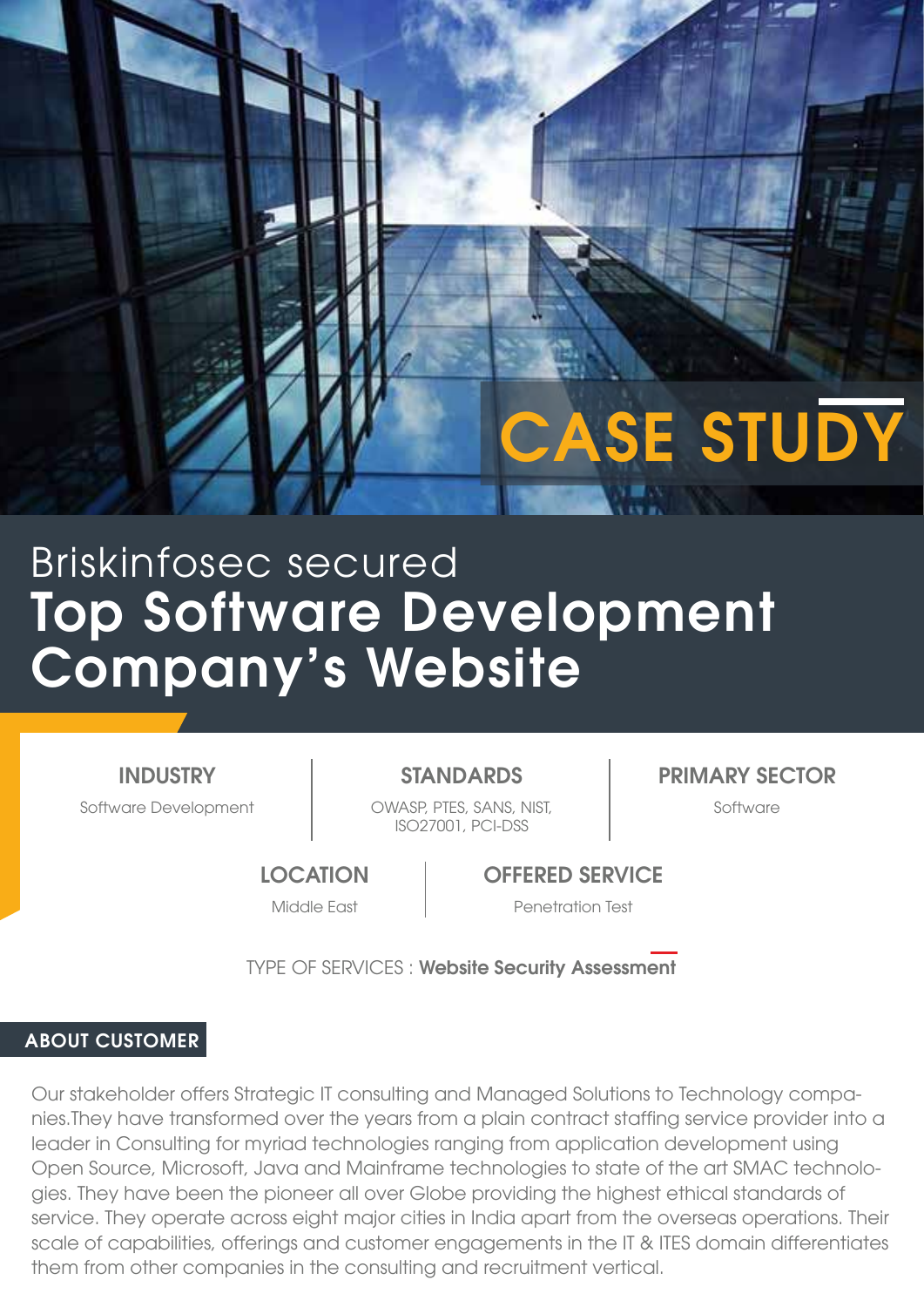#### ASSESSMENT SCOPE

To find the vulnerabilities in the Website, Stakeholder wanted us to conduct a proactive website Penetration test to find any loopholes in Website for hackers to gain access. So, an URL was given directly for scanning vulnerabilities. The kind of testing executed was Black Box Testing, testing without credentials. Most importantly, the ultimate goal was to make the website free from any vulnerability that may compromise their site.

#### THE SOLUTION

Briskinfosec followed standards like Open Web Application Security Project (OWASP) TOP 10 and Application Security Verification Standards (ASVS) to identify all exposed vulnerabilities in the Website. BriskInfosec's security team completely tested the Website

Key highlights of the bug fix are as below :

| Serious issues related to Input validation, Injection attacks, Sensitive Data Exposure and Clickjacking attacks were identified. The Development team then fixed the identified bugs.

**I** We completely secured the web application from OWASP common attack by hardening the default configuration.

| We performed vulnerability assessment by both automation and manual method of identifying the issues.

| We provided the complete vulnerability fixing document as a reference to your development team.

| OWASP ASVS (APPLICATION SECURITY VERIFICATION STANDARD) was also shared without failing.

# TECHNICAL SECURITY ASSESSMENT REPORT

Complete security testing was carried. All the detected issues and the proof of concept ( POC ) will be covered with detailed steps in a PDF format.

## ISSUE TRACKING SHEET

All the identified issues were captured and will the be subjected for the retest review in an XLS format.

### WORKFLOW REPORT

Every process was carried out by the entire team without ignorance of anything.

## FINAL BUG FIX REPORT

Overview of the entire engagement, the issues identified and the recommendations made to mitigate the same.

### OWASP ASVS

( APPLICATION SECURITY VERIFICATION STANDARD ) was shared.

# THE CHALLENGE

During Vulnerability Assesment, a stunning number of functional issues were identified because of which there were many restrictions and disruptions during testing. Due to this inconvenience, we were unable to access certain credentials with restricted user privilege experienced by our security team. However, with dexterous perseverance, Brisk Infosec reduced the Stakeholder risks of their site being visible to breaches.

# THE DELIVERABLE

The reports and remediation information provided were customised to match the Client's operational environment and development framework. The following reports were submitted to the customer.

Key highlights of the bug fix are as below :

# **DAILY STATUS REPORT**

This website security assessment consumed around 1-2 weeks of time including retest. During the process of website testing, issues were identified and we shared all identified issues with corresponding recommendation Fix over mail on a daily basis. Our prospect looked at the given valid report (XLS) and started working the fix right from Day 1 as they need not work laboriously on the last day when the entire report is given by the security team thus making their final assessment report easier for preparation.

## RISK BENEFITS

Brisk Infosec diminished security risks by assessing the customer's infrastructure vulnerabilities and recommended solutions with proven methods to enhance security.